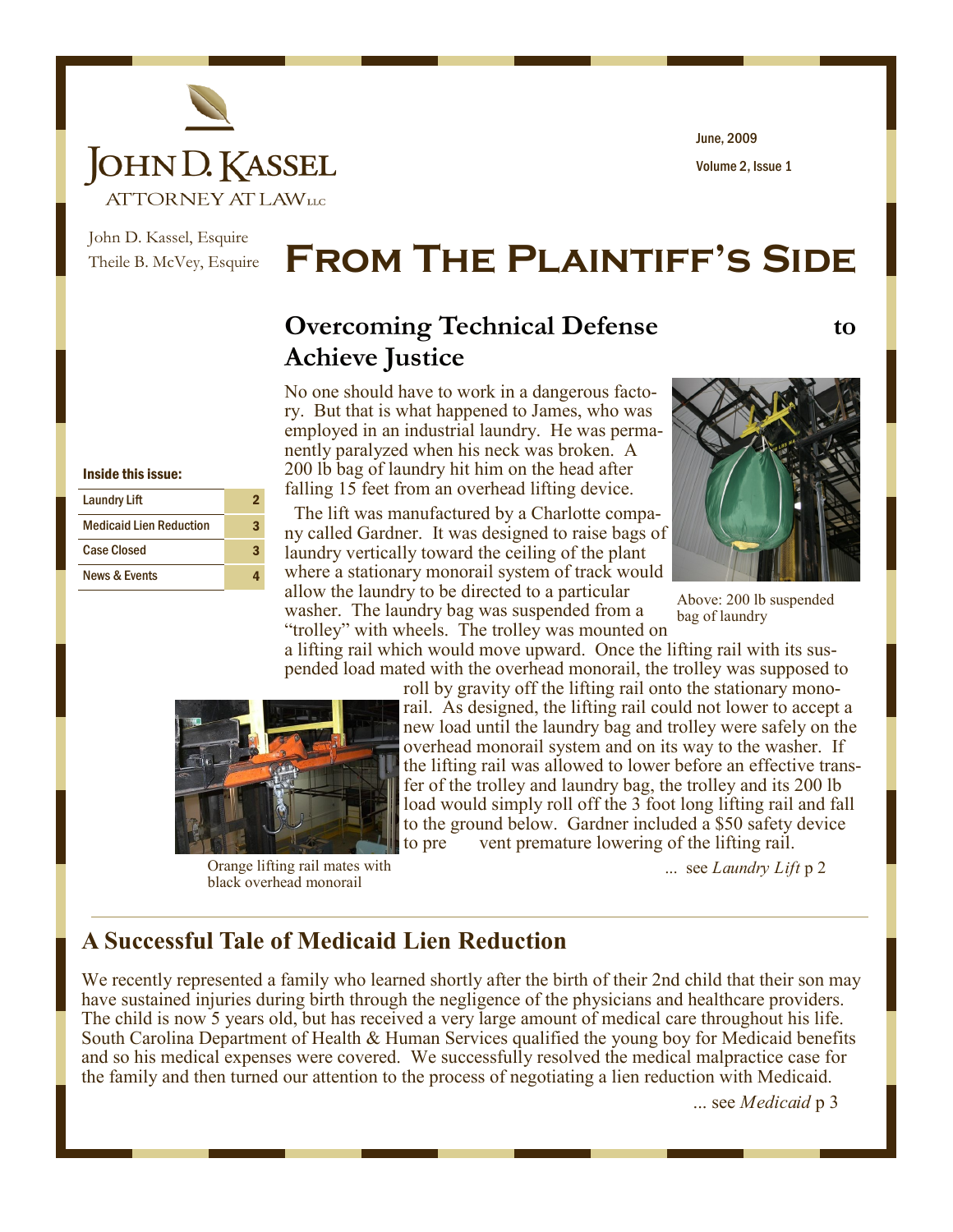# **...cont'd The Laundry Lift**

James was a model employee, with excellent reviews, who worked for UniTech in Barnwell. UniTech was a wholly owned subsidiary of UniFirst Corporation. Our investigation revealed that UniFirst installed the Gardner lift in the Barnwell plant. UniFirst failed to install the safety device that was designed to prevent premature lowering of the lifting rail. UniFirst chose to locate the lift controls in a location such that an operator would be directly under the overhead load. James was standing at the bottom of the lift and pushed the up button to raise a bag of laundry. The lifting rail rose up and attempted to mate with the stationary overhead monorail, much like an elevator is designed to stop flush with the floor when the elevator stops. Unfortunately, the lifting rail stopped just short of the monorail, forming a lip. The lip caused the trolley and its load to stop. The trolley never got onto the monorail. No one on the ground noticed the problem. James pressed the button to bring the lifting rail down. Because UniFirst located the down button at the base of the lift, James was right under the load. Because UniFirst failed to install the safety device, the lifting rail was able to descend without an effective transfer. The lifting rail descended. The trolley and the 200 lb bag of laundry simply rolled off the lifting rail, fell 15 feet, and struck James. His neck was instantly broken. He was completely paralyzed. James lived another three years and then died from complications arising from his injuries.

UniFirst violated basic safety and engineering standards. The injury was utterly preventable. UniFirst never made a serious attempt to defend its installation of the lift; they did not attempt to defend themselves for not installing the safety device and they did not attempt to show that James' did anything wrong. UniFirst defended our lawsuit claiming the "statutory employer" defense. UniFirst argued that James' only remedy was workers' compensation, since UniFirst was really the employer in the matter, being the parent of the wholly owned subsidiary, UniTech. They were claiming that UniFirst and UniTech were really one and the same. UniFirst believed that since a worker cannot sue his employer, James' lawsuit should be dismissed.

## The Technical Defense

The matter came up before the Honorable Judge Jack Early in Barnwell, who on UniFirst's motion to dismiss or motion for summary judgment. The judge denied the motion and refuse to dismiss the case. We were able to demonstrate the "separateness" of the two companies by virtue of separate business activities, separate boards of directors, separate tax returns, and separate corporate offices. Perhaps, most telling was that UniTech



deliberately embarked on a system to shield itself from the liability risks associates with being in the nuclear laundry business. " Judge Early in his Order Denying Motion to Dismiss

paid the workers compensation loss and not UniFirst. The case then proceeded forward on its merits. The matter was ultimately settled in our favor.

You can read the entire order at www.kassellaw.com under the Recent Cases section.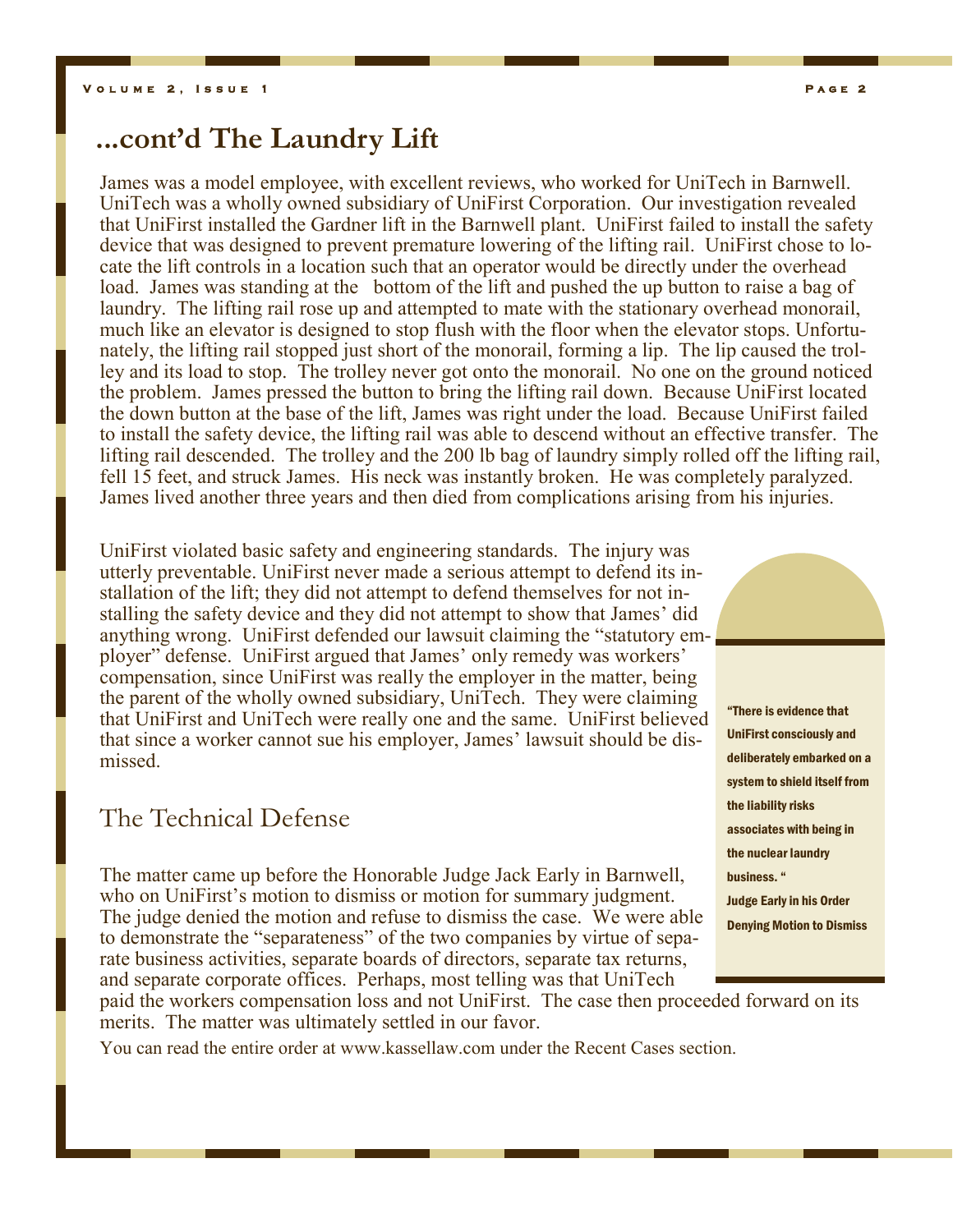# **CASE CLOSED Highlights from recently resolved cases**

#### **Premises Liability Case Open Storm Drain**

Our client was running through a local park on his normal route one evening when he fell into a large hole. He had stepped into a 20 ft deep storm drain hole where the 2' x 3' cover was missing. Despite having a Grade 1 open tibial fracture he managed to get himself out of the hole, crawled 400 feet to his car and went to the hospital. The accident happened very close to the property division line between a school and a

public city park so we filed suit against the school district and the City. While the two defendants were busy placing blame on the other as to who was responsible for the open storm drain hole, we were able to prove that both the



school district and the City had been made aware of the open hole 5 days prior to our client's injury. On top of that, it took them another 10 days to correct the hazard!

We resolved this case successfully for our client.

Case Closed-It took the defendant 15 days to fix the hazard after they were made aware of it.

### ...cont'd Medicaid Lien Reduction

We filed suit in federal court alleging that Medicaid's position seeking reimbursement of its lien violated federal Medicaid statutes and the principles announced in *Arkansas Dept of Health and Human Services v. Ahlborn*, 547 U.S. 268, 126 S.Ct. 1752 (2006). *Ahlborn* states that Medicaid can only go after that portion of a plaintiff's settlement representing past medical expenses.

We filed a Motion for Summary Judgment asking the Court to reduce the Medicaid lien in compliance with *Ahlborn*. South Carolina Medicaid sent us a letter saying it has now revamped its policies to be in compliance with *Ahlborn*. We were able to resolve the case before an order was issued and settled the lien for less than 3% of the total lien asserted.

Call us or visit our website www.kassellaw.com for a copy of the letter from SC Medicaid.